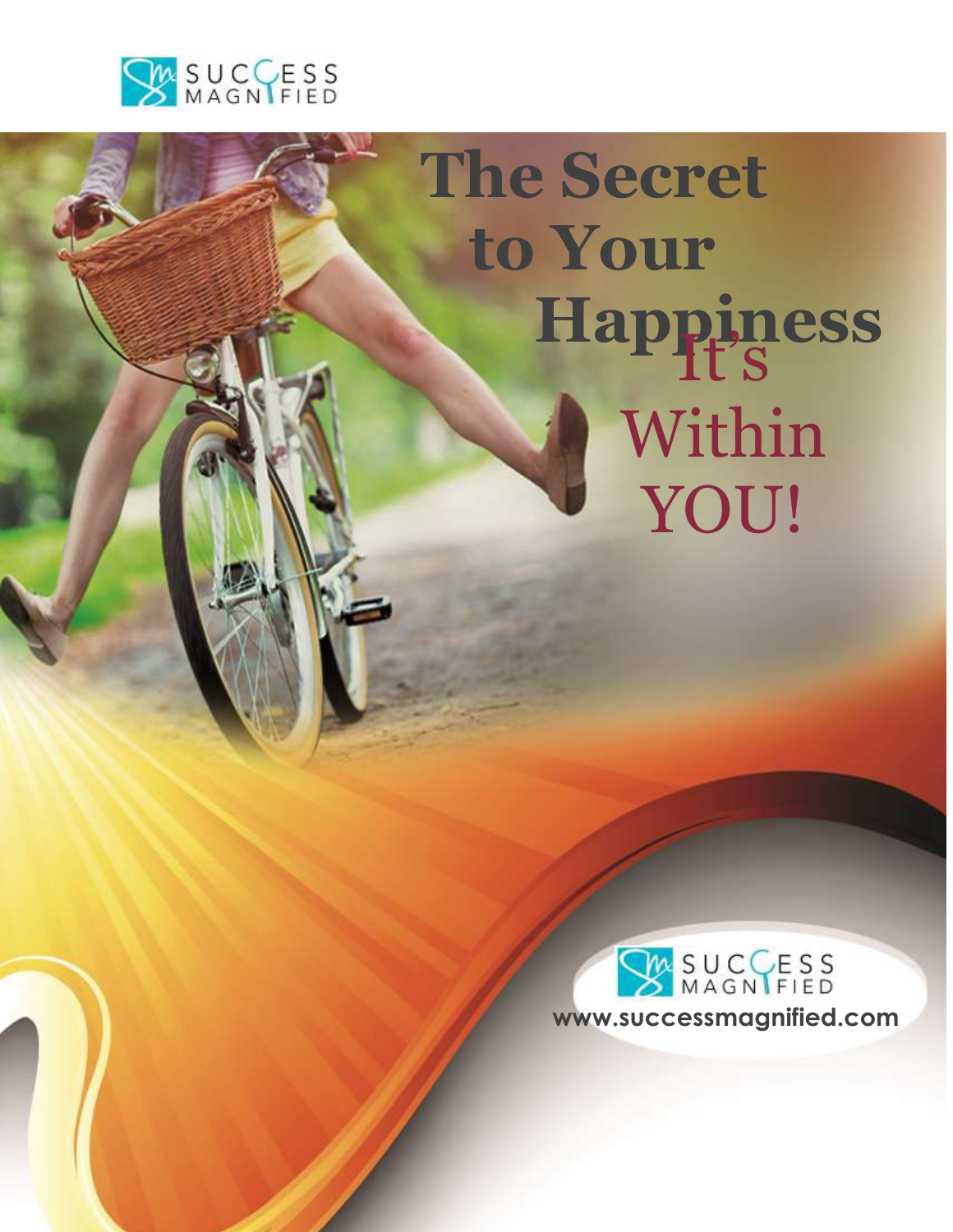

# **The Secret to Your Happiness – It's Within You**

*The Secret to a Happy Life* ~ Native American parable

*One day the Creator gathered all the animals and said: 'I want to hide the secret to a happy life from humans until they are ready for it.' 'Give it to me. I'll fly it to the moon,' said the Eagle. 'No, one day soon they will go there and find it.' 'How about the bottom of the ocean?' asked the Salmon. 'No, they will find it there too.' 'I will bury it in the great plains,' said the Buffalo. 'They will soon dig and find it there.' 'Put it inside them,' said the wise grandmother Mole. 'Yes,' said the Creator, 'it is the last place they will look.'*

If you check out the self-help section of Amazon or any book store, you'll find hundreds if not thousands of titles aimed at increasing our personal happiness by losing weight, getting a better job, finding the ideal mate, taking the perfect vacation, eating the latest trendy food, or making more money.

But the latest research on happiness suggests there are as many definitions or experiences of happiness as there are people. Finding our own brand of personal happiness is a bit like appreciating art – it's subjective, but we know it when we see it.

Though happiness is unique to each of us, one commonality from this research is that people have control over their own happiness (or unhappiness). We can measure it, control it, and learn to cultivate it. In other words, we can proactively train ourselves to feel happy.

Although happiness can be a tricky concept, it is becoming increasingly possible to crack the code, both in the bigger picture, and in hands-on ways that make a difference in your daily life.

## **The Meta of Happiness**

What is happiness? Is it a state of mind? A philosophy? Is it an emotion that we can manage like anger and sadness?

> *"Happiness is the meaning and the purpose of life, the whole aim and end of human existence." ~ Aristotle.*

Aristotle helped us understand happiness in two distinct parts: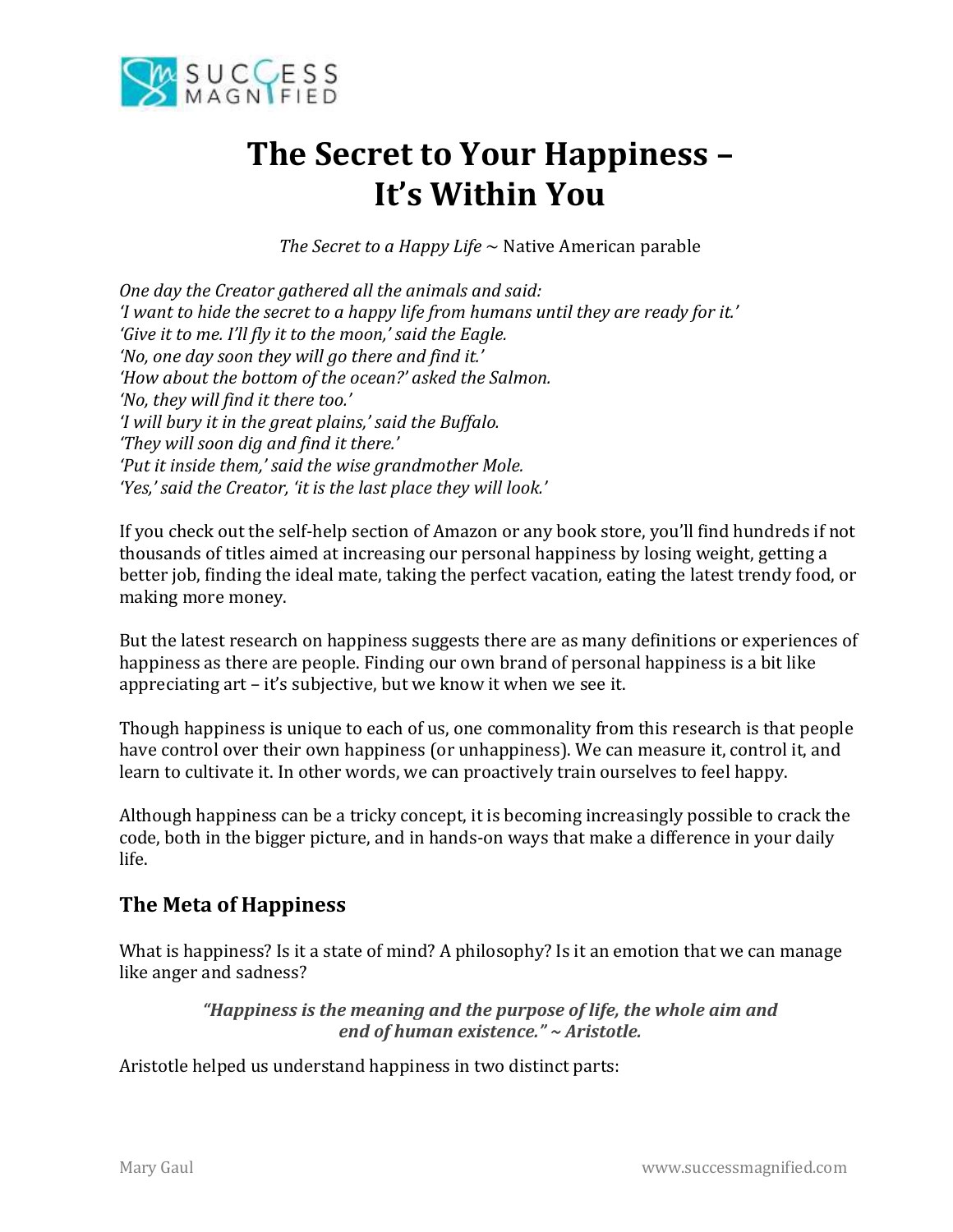

**Hedonia**: the feeling of pleasure, enjoyment, and satisfaction and the absence of stress and distress.

**Eudaimonia:** a good life based on authenticity, personal growth, while contributing to a purpose larger than oneself.

It turns out Aristotle's two thousand year-old wisdom still applies today. University of Pennsylvania psychology professor, Dr. Martin Seligman has identified three dimensions of a happy life that correlate well with Aristotle's ideas:

**The Pleasant Life (pleasure seeking).** Looking for opportunities to maximize feelings of pleasure while minimizing feelings of pain.

**The Good Life (engagement).** Seeking happiness by using our signature strengths to fulfill our desires by pursuing our passions.

**The Meaningful Life (wellbeing).** Finding happiness using one's strengths, abilities, and passions in the pursuit of and service towards a greater good.

While happiness is individual, it is also universal. Happiness has become recognized by the United Nations as a key measure of social progress in the world. *The World Happiness Report,*  which ranks 155 countries by their happiness levels, found that, while the Nordic countries topped the list, the USA plummeted from 3rd place in 2006 to 18th in 2019.

Globally, we are richer than ever before, have greater access to advanced medicine, technology, information, healthy food, and live in a time of unprecedented freedom and opportunities. So why are so many of us still so unhappy?

It seems we stick with jobs we dislike, relationships that are unhealthy, are cynical about our institutions, and burden ourselves with attaining and maintaining 'stuff'. Basically we're overextended, underappreciated, have fewer social supports, and feel more uncertain than we have in over a decade. And what's the typical response to this malaise? We put our heads down, roll up our sleeves, and work harder. That's a recipe for keeping our happiness at bay.

The good news is we can learn ways to respond to our situations in ways that create and promote our happiness. That's where Positive Psychology comes into play.

Positive Psychology suggests each of us is born with a 'set-point' for happiness. Basically, some of us are naturally wired to be happier than others. While our set points remain relatively constant, evidence suggests they increase or decrease depending upon our interpretation and responses to events. This means that, though our DNA, genes, and personality traits impact how happy we are, we ultimately have some control over our own happiness. But there's a catch.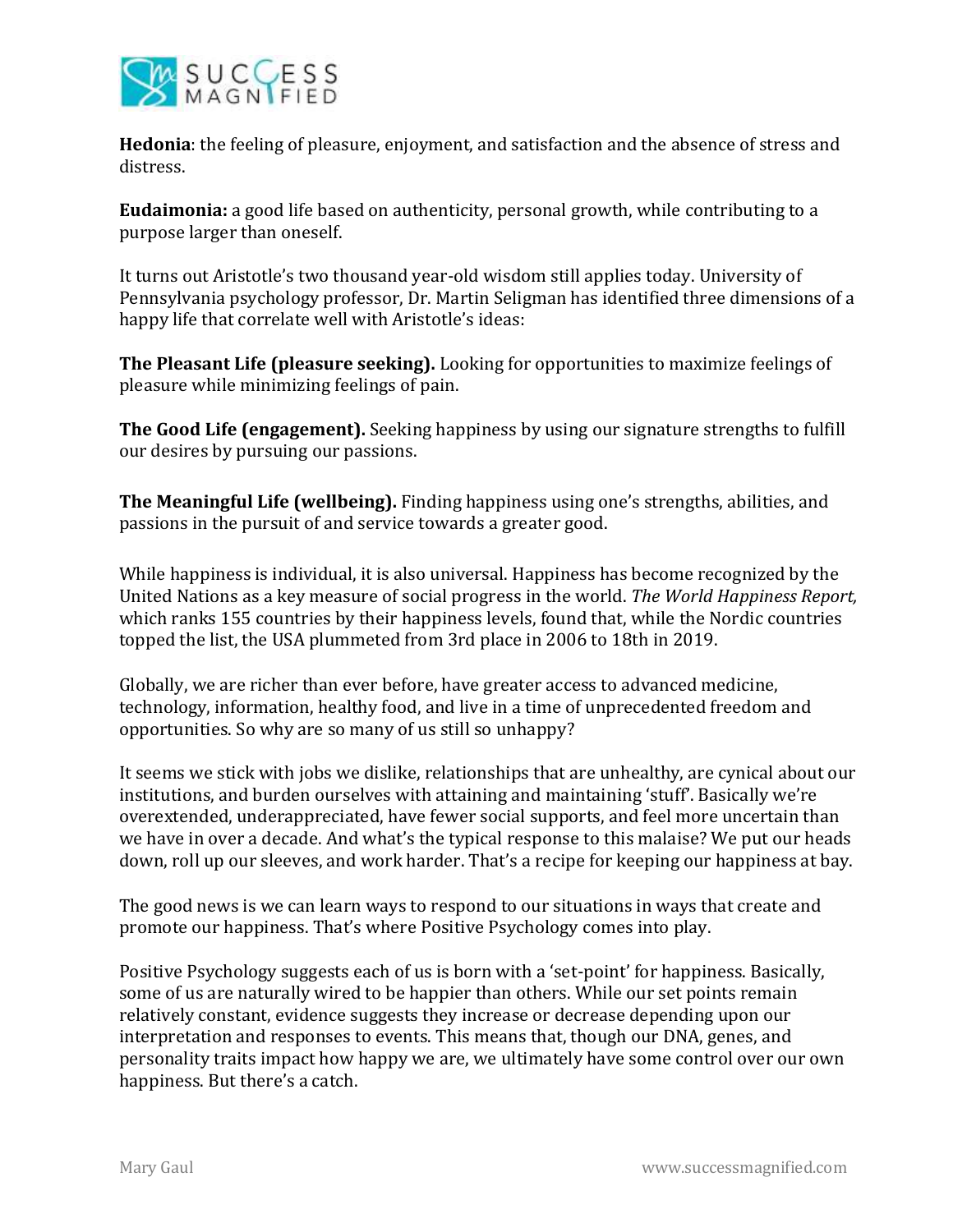

Simply *wanting* to experience more happiness won't make it so. **The happiest people are** 

**the ones who take charge of their attitudes, thoughts, feelings, and behaviors. The bottom line is, happy people are highly intentional.** 

Knowing that the power to create our own happiness resides within each of us is, well, empowering. But before creating new happiness habits it's critical to first eliminate habits that interfere with happiness.



*"By letting it go it all gets done. The world is won by those who let it go. But when you try and try, the world is beyond winning." ~ Lao Tzu*

There are many habits that interfere with our ability to feel happy. The first step to experiencing more happiness is letting these things go:

#### **The idea that life is hard.**

If happiness is a choice, so is our belief that life is hard. Life is exactly as hard (or as easy) as we decide. This isn't about minimizing obstacles or difficult circumstances. It's about choosing the mantra *life is easy*.

#### **Being distrustful.**

We live in a cynical world and it can be hard to trust people. But distrusting others impedes our ability to be intimate and form the relationships central to happiness.

#### **Comparing ourselves to others.**

When we look at others to determine our own worth we're biased - we take the worst we believe is true of ourselves, and compare it to the best we imagine in someone else.

#### **Trying to control life.**

Things seem to go more smoothly, with much less stress, when we allow a situation to unfold naturally instead of trying to force a result.

#### **Mind-wandering.**

We all daydream from time to time. But a recent Harvard study suggests that mindwandering plays a major role in our unhappiness. Happiness is closer at hand when our minds focus on what we're doing in the present moment.

By letting go of the habits that prevent our happiness, we simplify our lives. This makes room for new happiness habits to take hold.

How clear is your slate of these obstacles to happiness?

### **Cultivating Happiness in Your Brain**

Once you've let go of the habits that interfere with happiness, it's time to form the new ones that cultivate happiness in your life.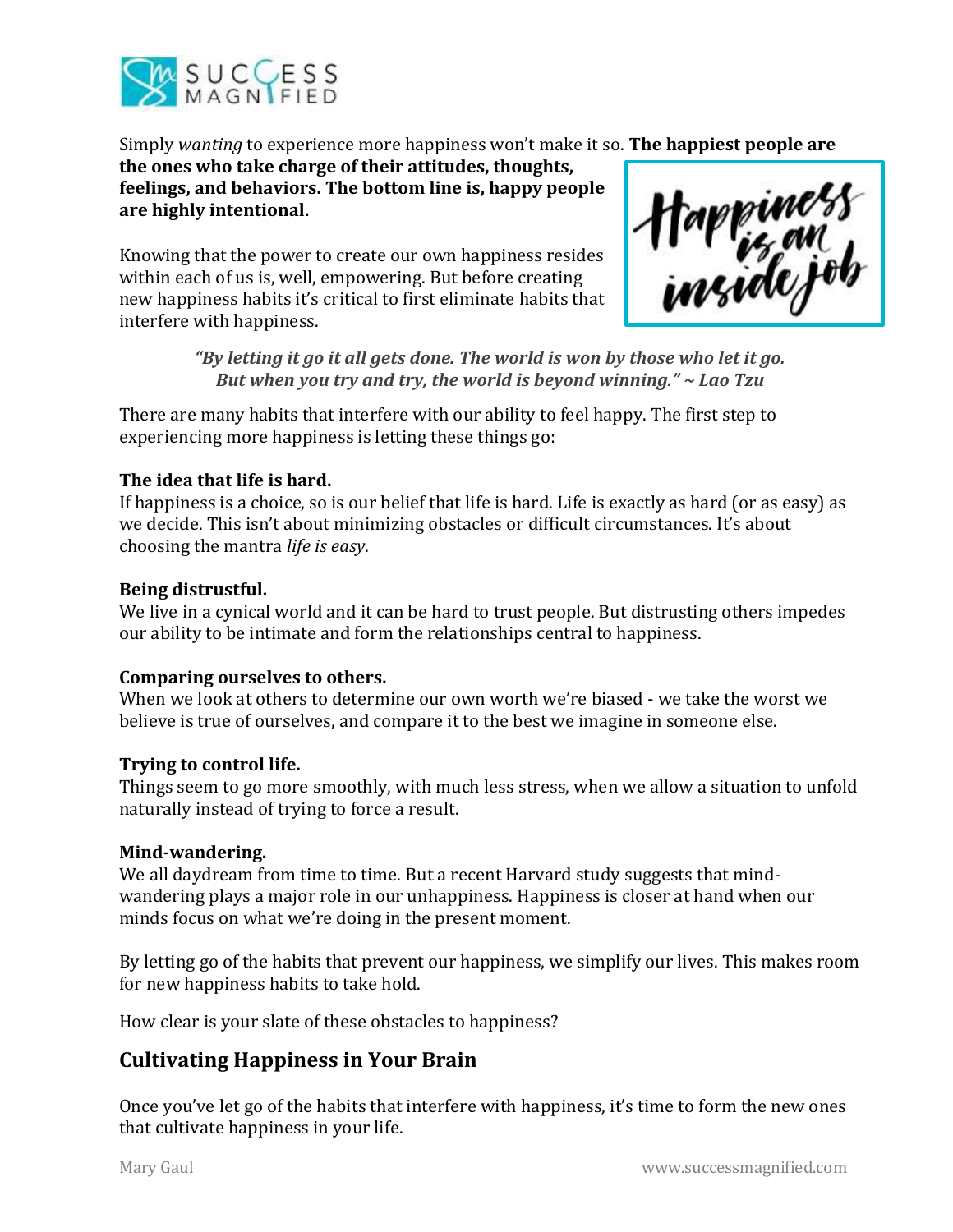

We can maximize our results by understanding what happens in our brains when we're happy or unhappy. What brings us the chemical high of being happy?

The limbic system is the part of the brain that controls our motivation, behavior, and emotions. It's a survival mechanism that produces chemicals that let our bodies know what's good (and bad) for us.

How do you boost your 'feel good' brain chemicals? By tapping into these four main chemicals: **dopamine, oxytocin, serotonin, and endorphins (DOSE).**

While daily events and situations trigger these neurotransmitters automatically, there are ways to encourage the brain to produce them – allowing us to create (and repeat) feelings of happiness. When those chemicals are released we become more motivated, productive, and experience greater wellbeing.

**Dopamine** is often referred to as the 'happiness drug'. It's responsible for motivating us to take action, make decisions, and feel pleasure when we reach our goals. Dopamine is the brain's way of patting us on the back for a job well done when we score a goal, get an 'A', or cross the finish line, for example. Experiencing procrastination, self-doubt, or lethargy? Low dopamine levels could be to blame. Time to manufacture a few wins for 'team you'.

Ways to increase your dopamine levels:

- Creating mini finish lines to cross instead of just a final, big one when a goal is achieved helps us feel good over a longer period of time.
- Initiating acts of kindness towards others gives the brain a hit of dopamine.
- Ouit smoking. A recent study showed smokers had 15-20% lower capacity for producing dopamine than non-smokers – but it's reversible, if you stop smoking.

**Oxytocin**. Oxytocin is affectionately referred to as the 'cuddle hormone'. It's released through social interactions like: giving (or receiving) a gift, making eye contact, giving or receiving affection (like a handshake, hug, or pat on the shoulder), giving birth or having intercourse.

Ways to increase your oxytocin levels:

- Make eye contact during your conversations.
- Get a massage.
- Hug a friend, pet your pet, or share a more intimate moment with a loved one.
- Meditation and prayer.

**Serotonin**. Are you in a good mood? You can thank serotonin. Serotonin is the brain's antidepressant drug of choice. It surges when you feel like your life and your efforts matter. Feeling 'hangry' (hungry and angry)? Since 80% of serotonin exists in the stomach skipping meals reduces serotonin, which can lead to grumpiness.